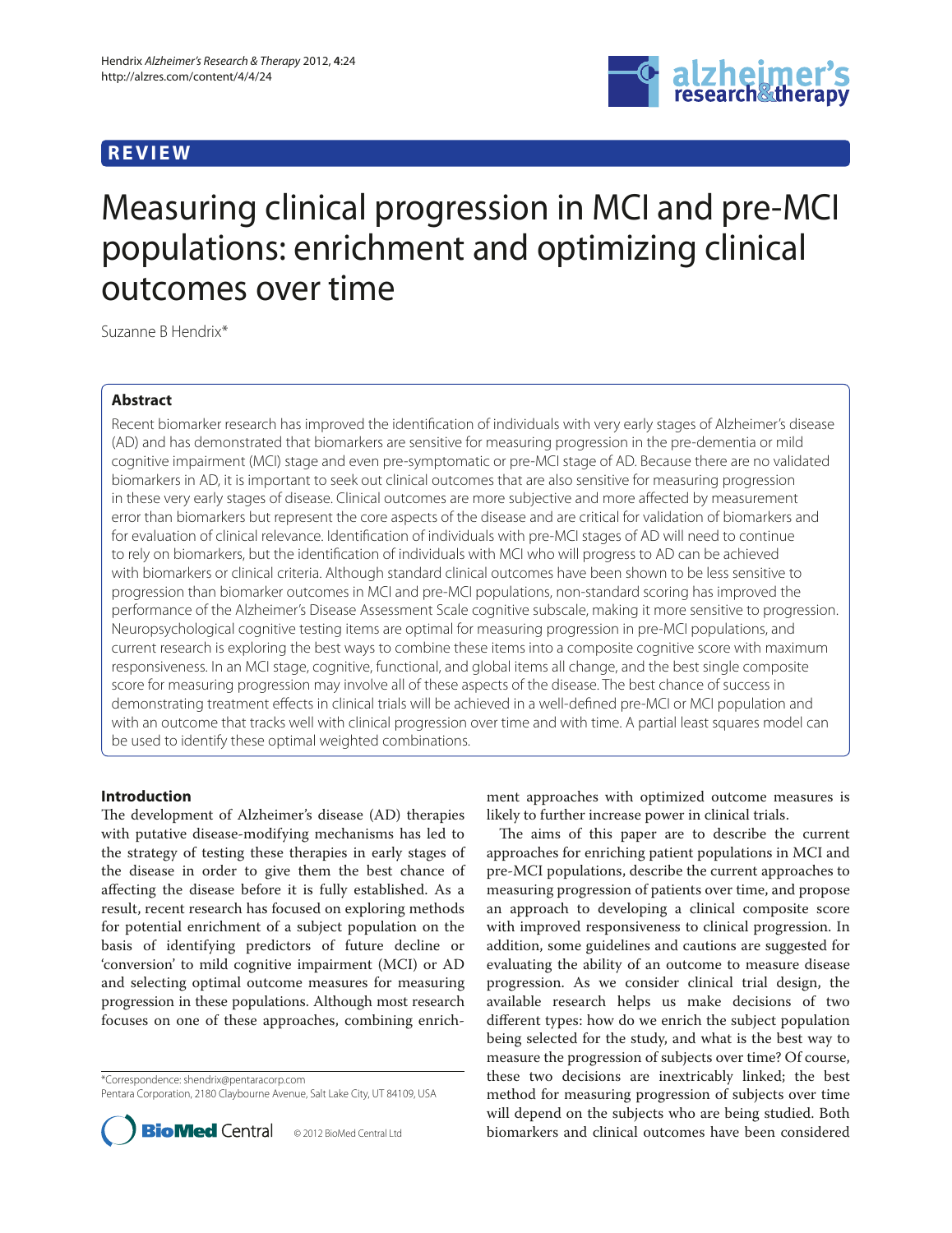for each of these two applications, and generally, decisions will be made in a way that minimizes the sample size requirement for a clinical study, but it is helpful to evaluate the assumptions behind this criterion for evaluation.

A detailed description of the results of the research that drives these clinical trial design decisions is beyond the scope of this review. (See [1-3] for an overview of the research findings.) Instead, the focus will be on describing the methods for identifying populations and the methods for developing new clinical composites for measuring progression in MCI and pre-MCI populations in support of clinical trial design decisions. Also, clinical measures rather than biomarker measures will be emphasized (see [4] for a detailed discussion of the use of biomarkers in AD drug development), and some challenges in interpreting the literature in this area will be addressed.

## **Enrichment**

Biomarkers are often used for subject selection in clinical trials, particularly in early disease. Recent biomarker research has supported additional criteria for identifying individuals who have MCI and are most likely to progress to AD. These criteria include molecular biomarkers such as cerebrospinal fluid (CSF) Aβ-42 of below approximately 192 pg/mL, higher values of the CSF tau/Aβ-42 ratio, and reduced glucose metabolism demonstrated with 2-[18F]-fluoro-2-deoxy-D-glucose-positron emission tomography (FDG-PET) imaging [1,3,5]. Biomarkers that detect Aβ deposition, such as CSF Aβ-42, the CSF tau/ Aβ-42 ratio, and [11C] Pittsburgh compound B (PiB) PET, are useful for identifying healthy subjects who are likely to progress to MCI [6]. FDG-PET may also be helpful in this early stage [7].

Selection of a population for study in a clinical trial is an important process that is usually intended to target subjects who will convert to MCI or AD within a certain amount of time and with a degree of certainty. Although subjects who will convert within a certain time frame cannot be prospectively selected with certainty, the retrospective separation of converters and non-converters allows a comparison of decline rates between those who are close to a diagnosis of MCI or AD and those who are not. Another approach that can be used prospectively or retrospectively is to separate subjects who are in a pre-MCI stage into groups on the basis of a DNA marker such as apolipoprotein E gene e4 allele (*APOE-e4*) or presenilin 1 (*PS1*) gene carrier status. Each of these approaches can be used in conjunction with optimizing a clinical outcome to be sensitive to decline over time. If AD is a single entity regardless of whether its occurrence is sporadic or genetic, then the combinations of items that are most sensitive to change will be similar with each of these different approaches.

The pre-MCI stage of AD is characterized by changes in biomarkers such as volumetric magnetic resonance imaging (MRI), CSF tau, and CSF Aβ-42 levels and functional MRI. Biomarkers are more suited than clinical markers to identifying individuals with pre-MCI AD. This is not because of the complete absence of clinical changes prior to a clinical diagnosis of MCI but because of the highly variable nature of the neuropsychological changes that are seen in this very early population. This large variability could be partly overcome by following subjects longitudinally and observing changes within a subject, but biomarkers naturally lend themselves to use in the selection process because of their objective nature. Also, an enrichment biomarker does not require the same validation that would be required for a biomarker to be used as an outcome assessment (Table 1).

Although biomarkers are better than clinical outcomes for identifying individuals in a pre-MCI stage, several authors [8-10] have shown that cognitive outcomes are able to compete with biomarker outcomes in identifying individuals in an MCI stage. In fact, Llano and colleagues [8] developed a weighted version of the Alzheimer's Disease Assessment Scale cognitive subscale (ADAS-cog) that performed better than any single MRI measure in predicting progression from MCI to AD in the Alzheimer's Disease Neuroimaging Initiative (ADNI) data set. In a pre-MCI population, decline on neuropsychological tests or a score that is lower than a threshold may also be predictive of subjects who are likely to progress to MCI.

It is important to note that the goal of enrichment is to include individuals who eventually will progress to AD and to exclude those who will not. Over-enriching a population by selecting only subjects who are nearly certain to progress to AD at a rapid rate may result in what looks like a more powerful clinical study, but the results are not likely to be generalizable to a broader population and we may be excluding the subjects whose progression is slow enough that we have time to intervene.

### **Biomarkers as outcomes**

In the setting of clinical trial design, the anticipated sample size necessary for an outcome to detect a treatment effect is critically important and has been used as a standard of comparison for longitudinal outcomes. The standard estimate that has been used for this comparison is the sample size per arm required to detect a 25% reduction in atrophy/decline with 80% power and 5% significance [3]. This criterion reflects the sensitivity to decline or external responsiveness of a clinical outcome, which is the ability of a clinical outcome to change with time and disease progression. External responsiveness takes a pre-eminent role in evaluating clinical trial outcomes because the nature of AD, even in its very early stages, is degenerative, and the aspects of the disease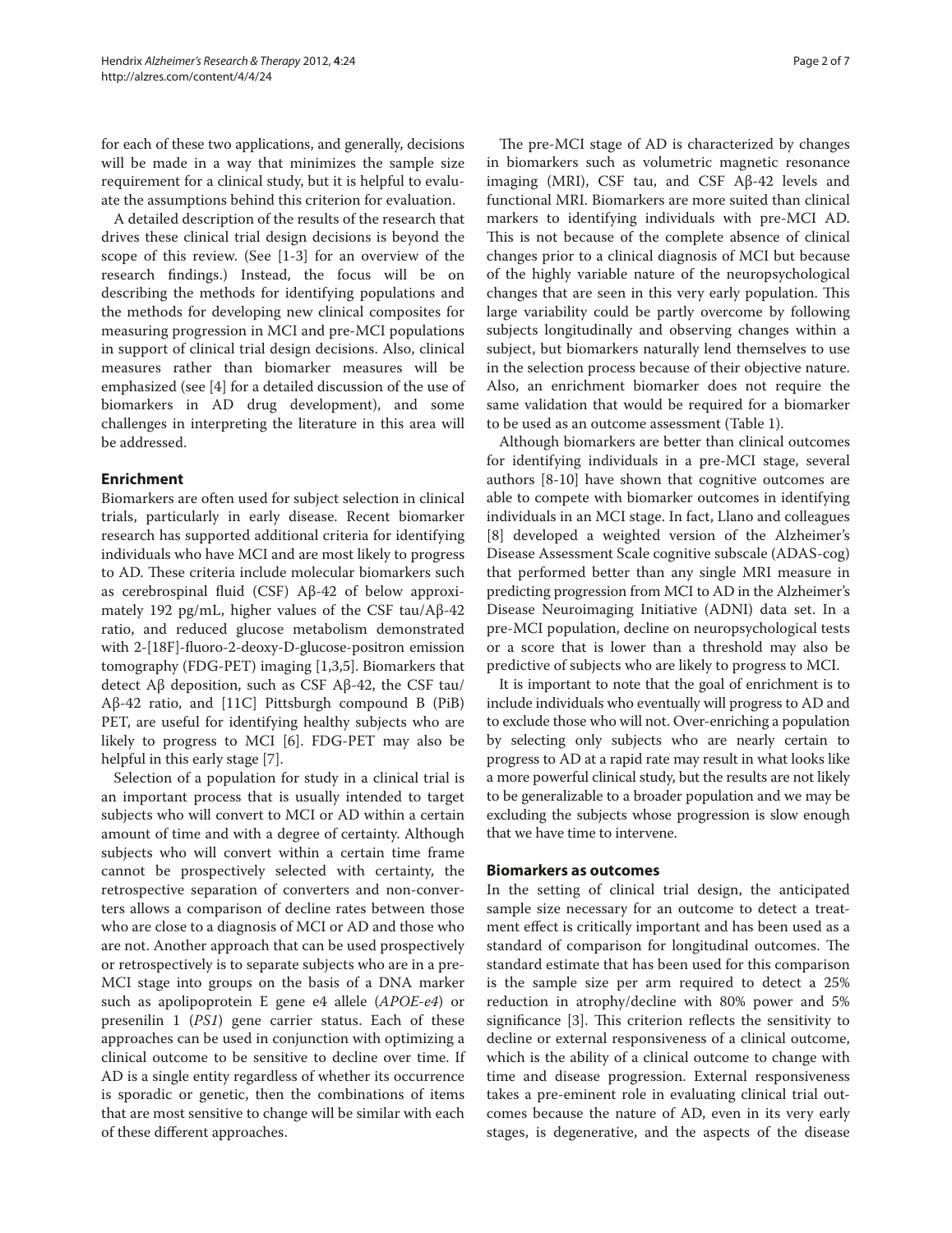|                              |                          | Enrichment                            |                                                                                         |  |  |
|------------------------------|--------------------------|---------------------------------------|-----------------------------------------------------------------------------------------|--|--|
|                              |                          | Biomarkers/<br><b>DNA</b> markers     | <b>Clinical measures</b>                                                                |  |  |
| <b>Measuring progression</b> | <b>Biomarkers</b>        | Biomarker not validated<br>as outcome | Clinical measures are<br>too variable, and<br>biomarker is not<br>validated as outcome. |  |  |
|                              | <b>Clinical outcomes</b> | Best option                           | Measurement error leads<br>to potential issues<br>with regression toward<br>the mean.   |  |  |

#### **Table 1. Options for enrichment and measuring progression in pre-mild cognitive impairment and mild cognitive impairment**

which degrade over time offer the most promise in terms of outcomes that reflect the disease process.

Although CSF biomarkers and amyloid imaging seem to be the best at classifying or selecting individuals, volumetric MRI outcomes seem to be sensitive biomarker measures of disease progression in MCI and pre-MCI populations. Whole-brain volume and hippocampal volume have been shown to be more sensitive to longitudinal disease progression than cognitive measures – ADAS-cog and mini-mental status examination (MMSE) – in an MCI population [11-13]. Some of the MRI regions that show sensitivity to decline in an MCI population are also sensitive to decline in a pre-MCI population.

Many studies in MCI demonstrate that a smaller sample size is required with a biomarker such as volumetric MRI as the primary outcome than for studies with a primary clinical outcome [3]; however, this does not imply that clinical outcomes are not important in these early stages. In fact, it may be harder to change an outcome such as volumetric MRI than to change a clinical outcome, particularly if a treatment has both a disease-modifying and a symptomatic effect. The ability of an outcome to change with a treatment effect is referred to as internal responsiveness or as sensitivity to treatment effects. If volumetric MRI has less internal responsiveness than a clinical outcome, factoring this into the sample size calculations would reduce the apparent advantage that volumetric MRI has over clinical outcomes. Also, relying exclusively on a biomarker outcome has the risk that a treatment effect on a biomarker may not translate into a treatment effect on a clinical outcome.

For both of these reasons, it is advantageous to measure standard clinical outcomes in studies that have a biomarker as a primary outcome, even though the studies may not be powered to show significance on a clinical effect. Additionally, studies with both biomarker and clinical outcomes will facilitate future validation of biomarker outcomes and will provide data to support development or testing of future composite clinical outcomes combining items from standard instruments.

#### **Evaluation of clinical progression outcomes**

No standard clinical outcomes are currently established in MCI and pre-MCI populations. Any outcomes proposed for use will need to be validated in the relevant population in order to be used as a primary outcome in a pivotal study for regulatory submission. The validation process typically includes demonstrating reliability and validity. In addition, the responsiveness of the scale, both external and internal, should be assessed [14,15] (The article by Coley and colleagues [15] interprets internal and external responsiveness differently.) Because this field is rich in reliable and validated neuropsychological tests (including cognitive outcomes that measure many different cognitive domains and outcomes that measure function and global changes), the focus should be on improving responsiveness as the primary challenge in measuring progression in MCI and pre-MCI populations. This focus does not ignore the validation requirement for a new clinical composite outcome, but merely emphasizes responsiveness as the area of greatest challenge with a very slowly declining population.

Outcomes that have been proposed and used in these very early populations include single neuropsychiatric tests originally used to measure deviations from normal cognition, such as the Free and Cued Selective Reminding test, and outcome measures that are commonly used in mild-to-moderate AD, such as the ADAS-cog and Clinical Dementia Rating sum of boxes (CDR-sb). These outcome measures have good reliability and validity [16,17] within the populations for whom they were developed but may not have optimal responsiveness in MCI and pre-MCI since the outcomes were not developed specifically for the longitudinal monitoring of cognitive changes in a slowly progressive, mildly impaired population. Even clinical outcomes with changes that are highly predictive of progression to AD or MCI may not be the most responsive outcomes longitudinally in populations that we are able to define prospectively.

Internal responsiveness is inherently difficult to estimate since current therapies are thought to be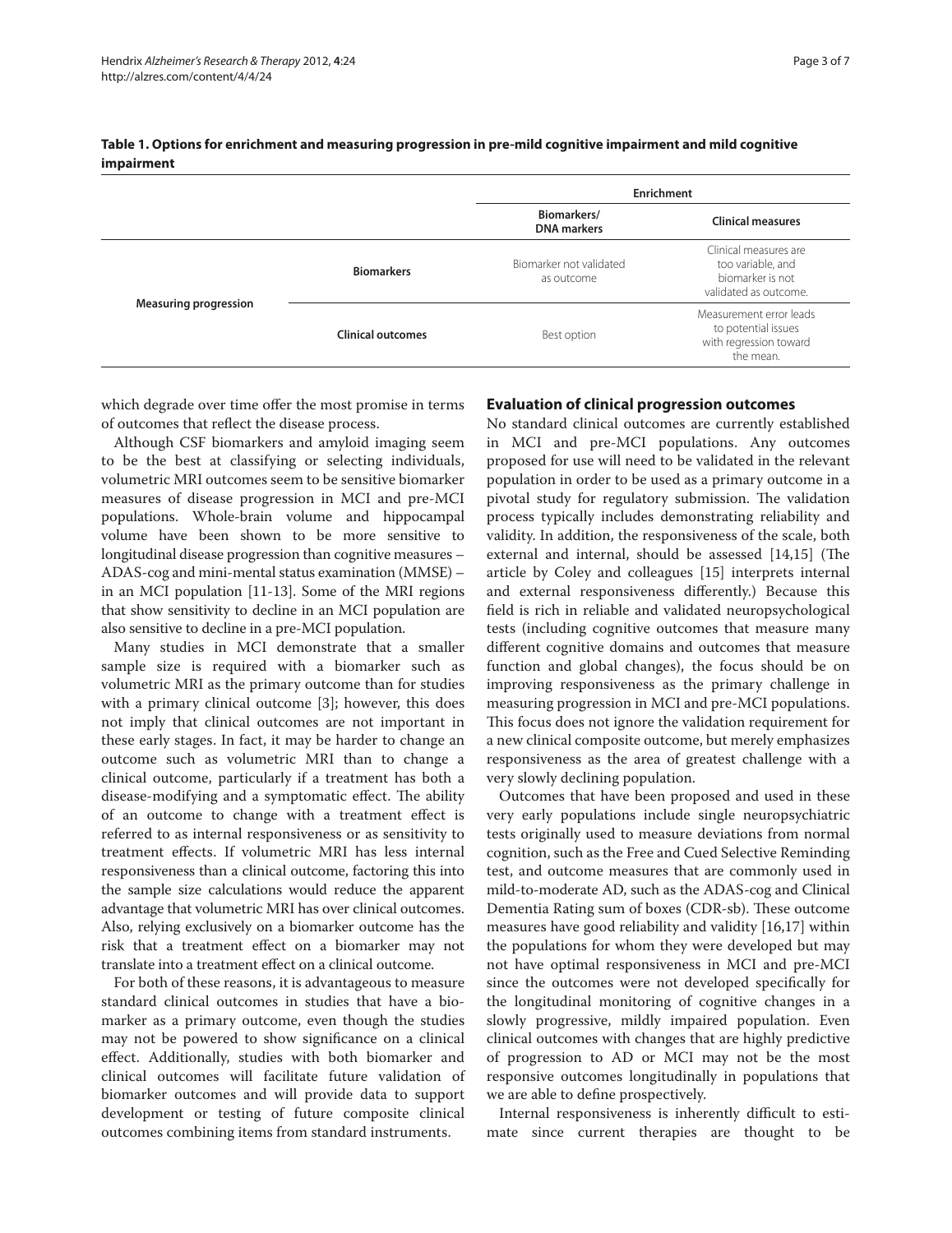symptomatic and therapies in development in these early stages are hoped to be disease-modifying. The cognitive items that respond to a disease-modifying treatment may not be the same items that respond to a symptomatic treatment. It seems reasonable to assume that a diseasemodifying treatment would be expected to slow all aspects of the disease by the same percentage, but this assumption may not hold if some outcomes are more reversible than others and perhaps more easily slowed. Biomarkers may not be as sensitive to slowing as clinical outcomes, even for a purely disease-modifying treatment, if slowing clinical outcomes also results in indirect clinical benefit because of improved subject or caregiver outlook. Because these issues are complex, consideration of different scenarios of internal and external responsiveness is important, and using a measure of sensitivity to decline, such as the mean to standard deviation ratio (MSDR) [18] or its reciprocal (the coefficient of variation), allows the estimation of sample size for several different scenarios. Table 2 provides a simple sample size table in order to facilitate translation between these different ways of comparing sensitivity to decline. (The sample sizes reported in the literature with the scenario of 25% effect can be looked up on the 25% row to get the estimated MSDR from the column header.)

In the same way that items may not be equally responsive to a treatment effect, two different subject populations may not be equally responsive to a treatment effect. Comparing the power/sample size between two populations defined by different criteria for enrichment assumes that the treatment effect size will be the same within the two enriched groups. This assumption is impossible to test but seems to be reasonable if the purpose of enrichment is to separate out MCI converters from MCI non-converters or pre-AD MCI from other MCI. If the enrichment is being used instead to select a group of fast decliners, it seems unlikely that a diseasemodifying treatment effect would be as large for faster decliners as it would be for slower decliners. In this case, any estimated improvements in power/sample size may be misleading since the reduced treatment effect size may counteract those improvements.

### **Developing a responsive outcome with modeling**

Evaluating external responsiveness of a clinical scale requires a 'gold standard' of health status. Using future decline on a standard clinical outcome, such as the CDRsb or ADAS-cog, as the gold standard or a future 'conversion' endpoint requires a retrospective approach that may not be as applicable to a population enrolled in a clinical trial. A principal components analysis on the change scores uses the overall direction of the clinical changes as the gold standard. Using the MSDR of different composite scores as a criterion for selection in an exhaustive search approach equates to using time as the gold standard of health status [19]. A modeling approach using an ordinary least squares (OLS) model with time as the outcome variable and selecting items that are predictive of time is a direct way to achieve what the exhaustive search method seeks: to create a composite score that optimizes responsiveness over time. A partial least squares (PLS) approach that uses time as the dependent variable and the item scores as the independent variables combines the best of both of these approaches by identifying a weighted combination of items which is associated with time and decline in the clinical scores.

To use time or overall clinical decline as the gold standard, the population selected for inclusion in the study should be well defined as a group that has AD. For the MCI and pre-MCI populations, the subsequent diagnosis can be used retrospectively to define the population that is then compared in terms of external responsiveness (that is, sensitivity to decline over time). Although internal responsiveness is also important, a test that is not sensitive to decline over time is not likely to be responsive to treatment effects, particularly treatment effects that slow the disease progression. Outcomes that are currently used in these disease stages could be compared with new outcomes in order to see whether the new outcome provides improved sensitivity to decline.

The ADAS-cog is well established as an outcome measure in mild-to-moderate AD but clearly has several items that are not expected to change in early disease [20]. Including these items in the ADAS-cog can hurt its performance in terms of external responsiveness over time. Different weighting of ADAS-cog items in order to minimize the impact of these less sensitive items or even eliminate these items from the scale results in a cognitive composite with improved sensitivity in measuring progression over time in MCI subjects [19]. A combination score that allows inclusion of items from neuropsychological testing, traditional cognitive tests such as the ADAS-cog and MMSE, functional assessments such as Alzheimer's Disease Cooperative Study-activities of daily living (ADCS-ADL) and Disability Assessment for Dementia (DAD), and global assessments such as the CDR-sb, CIBIC+ (Clinician Interview-Based Impression of Change, plus career interview), or ADCS-Clinical Global Impression of Change (ADCS-CIGIC) would likely increase the performance even further. Although it seems unusual to combine items that measure different domains of the disease, this approach reflects the belief that AD, prior to dementia, is a single entity that can be measured with a single combination score. Use of a global score such as the CDR-sb as a single primary outcome also reflects that belief, but this global score may be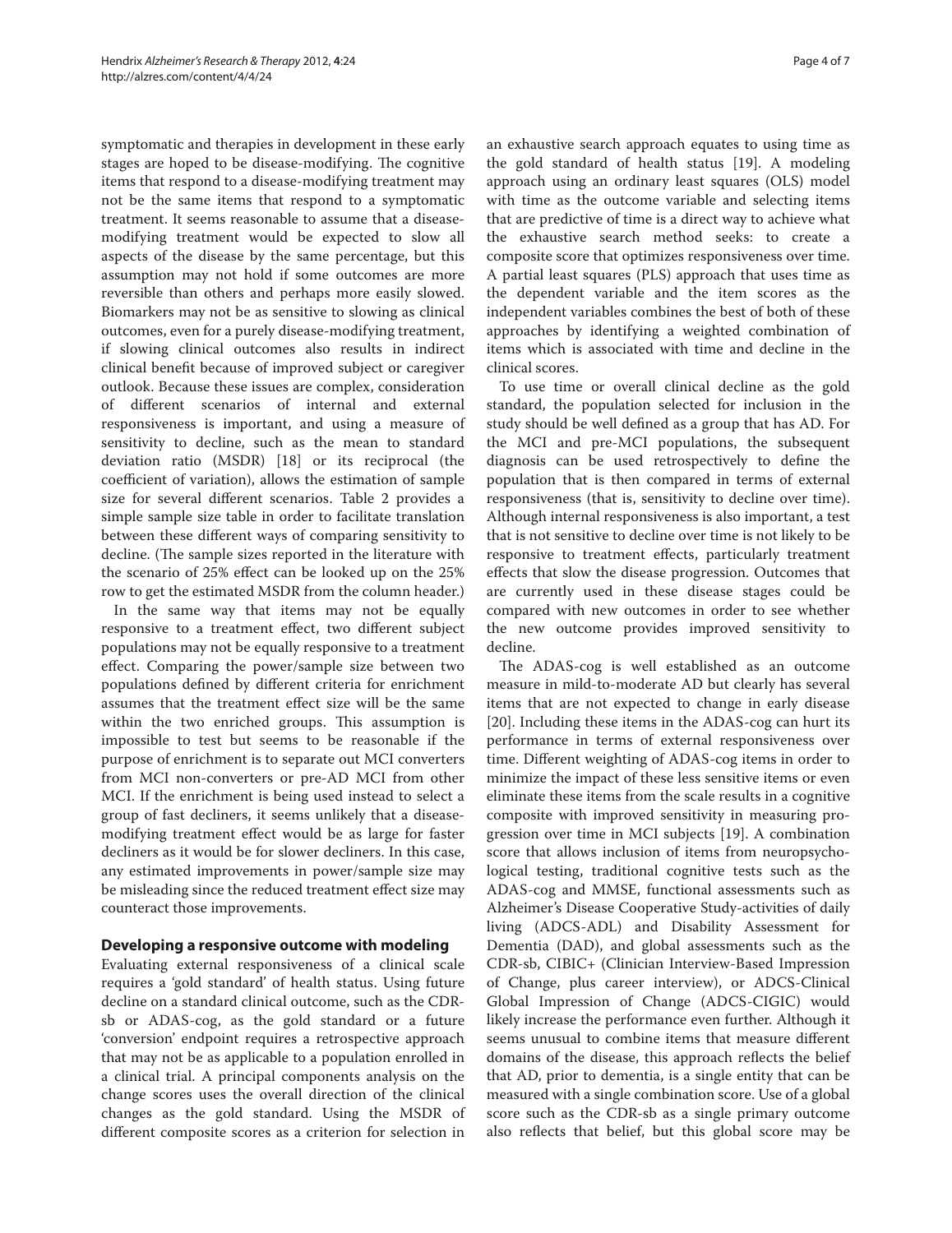| Sample size per group                 | Mean-to-standard deviation ratio of change over time (coefficient of variation) |          |          |        |          |          |          |          |      |  |
|---------------------------------------|---------------------------------------------------------------------------------|----------|----------|--------|----------|----------|----------|----------|------|--|
|                                       | 0.2(5)                                                                          | 0.3(3.3) | 0.4(2.5) | 0.5(2) | 0.6(1.7) | 0.7(1.4) | 0.8(1.3) | 0.9(1.1) | 1(1) |  |
| Percentage effect relative to placebo |                                                                                 |          |          |        |          |          |          |          |      |  |
| 20                                    | 9,812                                                                           | 4,361    | 2,453    | 1,570  | 1,091    | 802      | 614      | 485      | 393  |  |
| 25                                    | 6,280                                                                           | 2,791    | 1,570    | 1,005  | 698      | 513      | 393      | 311      | 253  |  |
| 30                                    | 4,361                                                                           | 1,939    | 1,091    | 698    | 485      | 357      | 274      | 217      | 176  |  |
| 35                                    | 3,204                                                                           | 1,424    | 802      | 513    | 357      | 263      | 202      | 160      | 130  |  |
| 40                                    | 2,453                                                                           | 1,091    | 614      | 393    | 274      | 202      | 155      | 123      | 100  |  |
| 45                                    | 1,939                                                                           | 862      | 485      | 311    | 217      | 160      | 123      | 97       | 79   |  |
| 50                                    | 1,570                                                                           | 698      | 393      | 253    | 176      | 130      | 100      | 79       | 64   |  |
| 55                                    | 1,298                                                                           | 577      | 325      | 209    | 146      | 107      | 83       | 66       | 53   |  |
| 60                                    | 1,091                                                                           | 485      | 274      | 176    | 123      | 90       | 70       | 55       | 45   |  |
| 65                                    | 929                                                                             | 413      | 234      | 150    | 105      | 77       | 60       | 47       | 39   |  |
| 70                                    | 802                                                                             | 357      | 202      | 130    | 90       | 67       | 52       | 41       | 34   |  |
| 75                                    | 698                                                                             | 311      | 176      | 113    | 79       | 58       | 45       | 36       | 29   |  |
| 80                                    | 614                                                                             | 274      | 155      | 100    | 70       | 52       | 40       | 32       | 26   |  |
| 85                                    | 544                                                                             | 243      | 137      | 88     | 62       | 46       | 35       | 28       | 23   |  |
| 90                                    | 485                                                                             | 217      | 123      | 79     | 55       | 41       | 32       | 25       | 21   |  |
| 95                                    | 435                                                                             | 195      | 110      | 71     | 50       | 37       | 29       | 23       | 19   |  |
| 100                                   | 393                                                                             | 176      | 100      | 64     | 45       | 34       | 26       | 21       | 17   |  |

**Table 2. Sample sizes for different treatment effect sizes and different scale sensitivities to decline**

enhanced by the addition of cognitive or functional items.

Statistical modeling can be used to find the best weighted combination of items for measuring progression in a given population. Owing to the highly variable nature of MCI populations and pre-MCI populations, any combination identified by using the methods above would also need to be validated across multiple studies and different populations. Cross-validation using resampling from pooled data of multiple studies in different patient populations is preferable to using a single study to validate another single study when there are betweenstudy differences. A single outcome that measures the strongest dimension of disease-related decline in a very early population would be extremely valuable, particularly in a proof-of-concept study in which the primary goal is to determine whether a treatment has promise. The addition of a clinical outcome for decision making rather than reliance on a biomarker outcome alone reduces the risk of moving into pivotal studies.

#### **Challenges in enrichment and outcome assessment**

Several challenges should be kept in mind when deciding if and how to enrich a patient population for inclusion in a clinical trial and when selecting the best tool for measuring change in that patient population. Many of these challenges can be easily addressed once they are understood.

As discussed above, clinical assessments can be used to enrich a patient population. However, owing to regression toward the mean, using a clinical outcome to identify subjects for a study and a related clinical outcome to follow those same subjects over time is not ideal. The subjects who perform poorly at entry into the study because of measurement error are more likely to have less penalty due to measurement error at the next visit, resulting in less decline than would be expected. This effect can be reduced either by following subjects for a long enough time period (2 years or more) after enrollment or by using a clinical outcome that is not closely related to the outcomes used for enrichment of the subject population.

Enrichment is intended to either maximize the chance of progression to the next stage of AD which is a dichotomous outcome or maximize the degree of progression which is a continuous outcome. The difference in power between these two approaches comes down to the question of whether 'conversion' to MCI or AD is really a dichotomy or a progression to a somewhat arbitrary threshold. In a population that includes subjects who will never progress to AD and others who will progress to AD (such as a healthy population), it could be argued that conversion may be a more appropriate outcome. But if we have enriched such that most or all subjects in our study are expected to shift closer to conversion within the time of the study and eventually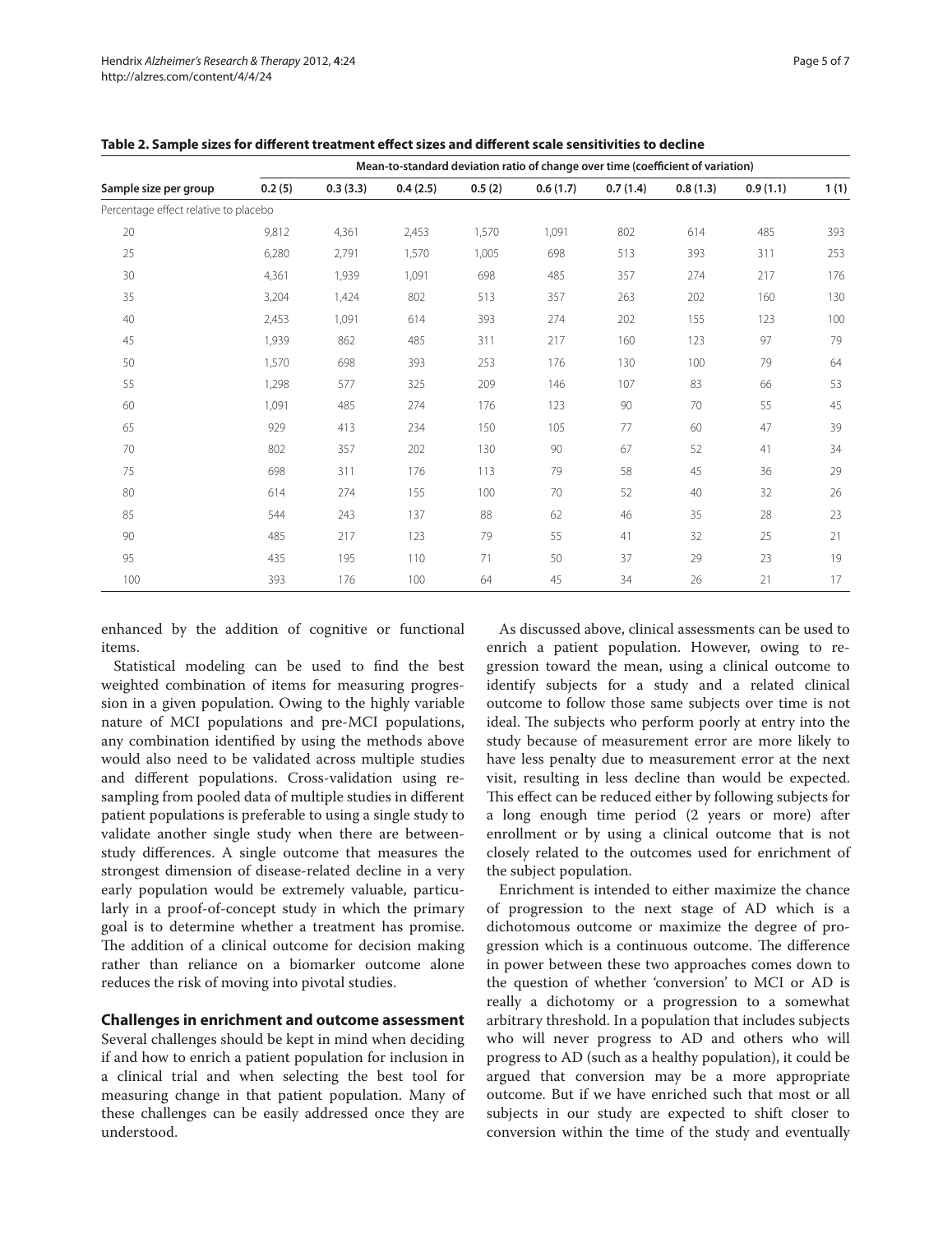will progress to the next stage of AD, such as in an MCI population, then it is more powerful to measure decline as a continuous outcome [21].

If an outcome has been optimized on the basis of a particular study population, then it is important to assess whether the population being selected for the study is similar to the study population used to optimize the outcome. If the populations are not similar but the study population is predictably different from the original population, one could do additional modeling to account for these differences. For instance, if the optimal combination differed depending on time to progression to the next stage of dementia, the expected distribution of time prior to progression could be used to weight the combinations in order to get a reasonable estimate of the overall decline rate that would be expected in the study population and in order to ensure that the outcome measure is optimized for the population being enrolled.

When the decline of an outcome over time is considered, it is important to consider the normal aging decline over time in healthy subjects. Correcting for normal aging may be particularly important when the healthy group declines over time since a diseasemodifying treatment effect is not likely to be able to slow normal aging effects even when it has a slowing effect on disease-specific decline. Correcting for normal aging may be less important when the healthy group has learning effects over time, since the estimates of decline over time will be conservative in this case. If a healthy control group is included in the study, then a correction for normal aging can be done on a group level or on an individual level on the basis of the specific age of the individual and a model fit to the healthy control group. In general, both corrected and uncorrected analyses should be considered when possible.

## **Conclusions**

In a pre-MCI population, retrospective enrichment based on comparing those who progress to MCI with those who do not or on comparing mutation carriers with noncarriers offers the best setting in which to optimize a clinical outcome for measuring progression based on external responsiveness to changes over time. The combination of identifying a population of subjects who could be prospectively enrolled in a clinical study – such as MCI subjects, prodromal MCI subjects, or mutation carriers – and then optimizing a clinical outcome in that population results in a composite score that has the best chance for maximal power in a clinical study with these specific MCI populations. In both of these approaches, cross-validation is important and can be performed across different data sets if the populations are similar enough or with split-sample validation methods applied to pooled samples when study populations differ.

Quantitative outcomes are likely to be more powerful than dichotomous endpoints since only large changes are captured with dichotomous endpoints and more subtle changes can be seen with quantitative outcomes. Although it could be argued that we may observe statistically significant differences that are not clinically relevant, it is important to remember that the declines that are observed in an MCI population and particularly in a pre-MCI population are subtle enough that the average progression in this stage of the disease may not be considered clinically relevant using historical standards.

A PLS approach using time as the dependent variable and the item scores as the independent variables essentially uses time and clinical decline as the 'gold standard', combining the best attributes of a principal components approach with the best attributes of an exhaustive search or OLS approach based on time. Using the MSDR to identify the best composite score results in selection of an outcome measure that tracks most sensitively with progression because the MSDR measures the external responsiveness to time. This approach is based on the placebo group decline and assumes a constant percentage reduction in the active group. So this approach is more appropriate for a diseasemodifying treatment that may be expected to impact all clinical disease progression similarly than for a symptomatic treatment that is likely to have a larger effect on some symptoms than on others.

Composite cognitive scales that combine items from neuropsychological tests offer improved measurement of decline in a pre-MCI population. In an MCI stage, a composite that considers cognitive, functional, and global items is likely to give the best chance for optimal measurement of decline, reflects a global approach to the disease, and would be particularly useful for proof-ofconcept studies. A composite that is restricted to cognitive items in an MCI stage would offer improvement over standard clinical outcomes and would offer the simplicity of measuring a single domain of progression. Either of these two approaches could be used in parallel with an appropriate biomarker outcome such as volumetric MRI for a treatment that is expected to slow disease progression.

The combination of enrichment of the study population and optimization of sensitivity to decline by using a weighted composite score gives us the best chance to improve the efficiency of a clinical trial in a pre-MCI or MCI population. This improved efficiency allows us to perform shorter, smaller studies than would otherwise be required. In addition, this approach could give us more confidence in a positive or negative result or allow us to get a more accurate estimate of a treatment effect in an inconclusive proof-of-concept study.